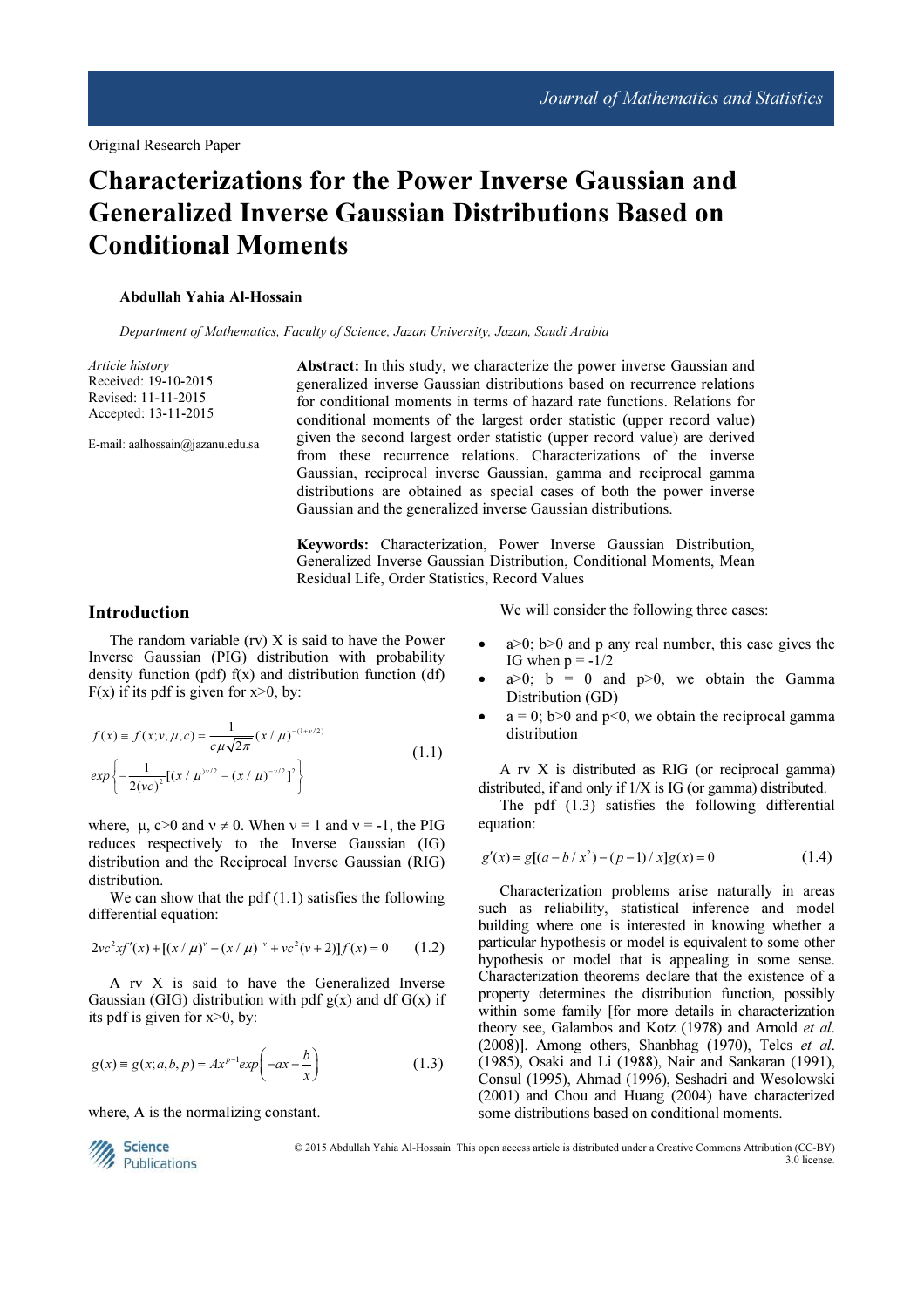Abdullah Yahia Al-Hossain / Journal of Mathematics and Statistics 2015, 11 (3): 70.74 DOI: 10.3844/jmssp.2015.70.74

Iwase and Hirano (1990) discussed the PIG and its applications. The PIG has characterized by Kawamura and Iwase (2003). Among others, Latac and Seshadri (1983), Seshadri and Wesolowski (2001) and Chou and Huang (2004) have characterized the GIG [for more details in GIG, see Seshadri (1993)]. Many studies about inverse Gaussian and generalized Gaussian distributions have been carried out in different hypotheses, for examples, Balakrishnan et al. (2009) studied the mixture inverse Gaussian distributions and its transformations, moments and applications statistics.

Zhu and Joe (2009) proposed the modelling heavytailed count data using a generalized Poisson-inverse Gaussian family. Rigby et al. (2008) illustrated a framework for modelling over dispersed count data, including the Poisson-shifted generalized inverse Gaussian distribution. Marchetti and Mudholkar (2002) presented the characterization theorems and goodness of-fit tests. Also, Mudholkar and Tian (2002) investigated an entropy characterization of the inverse Gaussian distribution and related goodness -of-fit test. Woldie et al. (2001) displayed the function for Inverse Gaussian Regression Models. Recently, inverse Gaussian distribution or process is used for many applications, see Chen et al. (2015), Liu et al. (2014) and Peng et al. (2014).

In this study, we are concerned with characterizing the PIG and GIG based on recurrence relations for conditional moments. The characterizing conditions are in terms of the hazard rate function (hrf). Characterizations for IG, RIG and GD have also derived as they are special cases of PIG and GIG.

## Characterizations of PIG and GIG **Distributions**

In this section, we make use of the two characterizing differential equations (1.2) and (1.4) to derive the following two characterizations for PIG and GIG.

Theorem 2.1. Let X be a rv with a pdf equal to  $f(x)$ and df equal to F(x), then, for  $j = 0,...$  and  $y \ge 0$ , the recurrence relation:

$$
E(X^{j+v}|X \ge y) = ve^2 \mu^v (2j - v) E(X^j | X \ge y)
$$
  
+  $\mu^{2v} E(X^{j-v}|X \ge y) + 2vc^2 \mu^v y^{j+1} H(y)$  (2.1)

is satisfied, if and only if  $X$  has the pdf  $(1.1)$ , where  $H(.) = f(.) / \overline{F}(.)$  is the hrf, corresponding to the pdf (1.1), and  $\overline{F}$ (.) = 1 –  $F$ (.)

Proof. It is well known that:

$$
E(X^j | X \ge y) = \frac{1}{\overline{F}(y)} \int_y^\infty x^j f(x) dx \tag{2.2}
$$

So, if X has the pdf  $(1:1)$ , then we have:

$$
E(X^j | X \ge y) = \frac{\mu^{y/2}}{c\sqrt{2\pi F}(y)} \int_y^{\infty} x^{j - v/2 - 1}
$$
  
\n
$$
exp \left\{ -\frac{1}{2(vc)^2} \Big[ (x / \mu)^{y/2} - (x / \mu)^{-v/2} \Big]^2 - \Big] \right\} dx
$$
  
\n
$$
= \frac{\mu^{v/2}}{c\sqrt{2\pi F}(y)} \int_y^{\infty} exp \left\{ -\frac{1}{2(vc)^2} \Big[ (x / \mu)^{v/2} \Big] \times d \Big[ -\frac{x^{j - v/2}}{(v/2) - j} \Big] \right\}
$$

Integrating by parts, we have:

$$
E(X^j | X \ge y) = \frac{2_y^{j+1}}{2j - v} H(y) + \frac{1}{vc^2 \mu^v (2j - v) \overline{F}(y)}
$$
  

$$
\int_y^{\infty} x^{j+v} \frac{1}{c\mu \sqrt{2\pi}} (x/\mu)^{-v/2-1} \times exp \left\{ -\frac{1}{2(vc)^2} [(x/\mu)^{v/2}]^2 + \frac{\mu^v}{vc^2 (2j - v) \overline{F}(y)} \int_y^{\infty} x^{j-v} \frac{1}{c\mu \sqrt{2\pi}} (x/\mu)^{-v/2-1} \right\} dx
$$
  

$$
\times exp \left\{ -\frac{1}{2(vc)^2} [(x/\mu)^{v/2} - (x/\mu)^{-v/2}]^2 \right\} dx
$$

After making use of (2.2) and rearranging the terms we have the desired result (2.1).

Conversely, if the characterizing condition (2.1) is satisfied then:

$$
\int_{y}^{\infty} x^{j+v} f(x) dx = v c^{2} \mu^{\nu} (2j - v) \int_{y}^{\infty} x^{j} f(x) dx
$$
  
+ 
$$
\mu^{2\nu} \int_{y}^{\infty} x^{j-\nu} f(x) dx + 2v c^{2} \mu^{\nu} y^{j+1} f(y)
$$
 (2.3)

Differentiating both sides of (2.3) with respect to y, we obtain the differential equation:

$$
2vc^{2}y f'(y) + [(y/\mu)^{v} - (y/\mu)^{-v} + vc^{2}(v+2)]f(y) = 0
$$

Whose solution is the pdf (1.1).

Next, we can prove the following characterization for the pdf  $(1.3)$ .

Theorem 2.2. For  $j = 0,1,...$  and  $y \ge 0$ , the following recurrence relation is satisfied:

$$
E(X^{j+1}|X \ge y) = \frac{j+p}{a} E(X^{j}|X \ge y)
$$
  
+ 
$$
\frac{b}{a} E(X^{j-1}|X \ge y) + \frac{j^{y+1}}{a} h(y),
$$
 (2.4)

if and only if the rv  $X$  has the pdf  $(1.2)$ , where  $h(.) = g(.) / \overline{G}(.)$  is the hrf, corresponding to the pdf (1.3), and  $\overline{G}(.) = 1 - G(.)$ .

Proof. Using (1.4) and (2.2), the proof is similar to that of Theorem 1.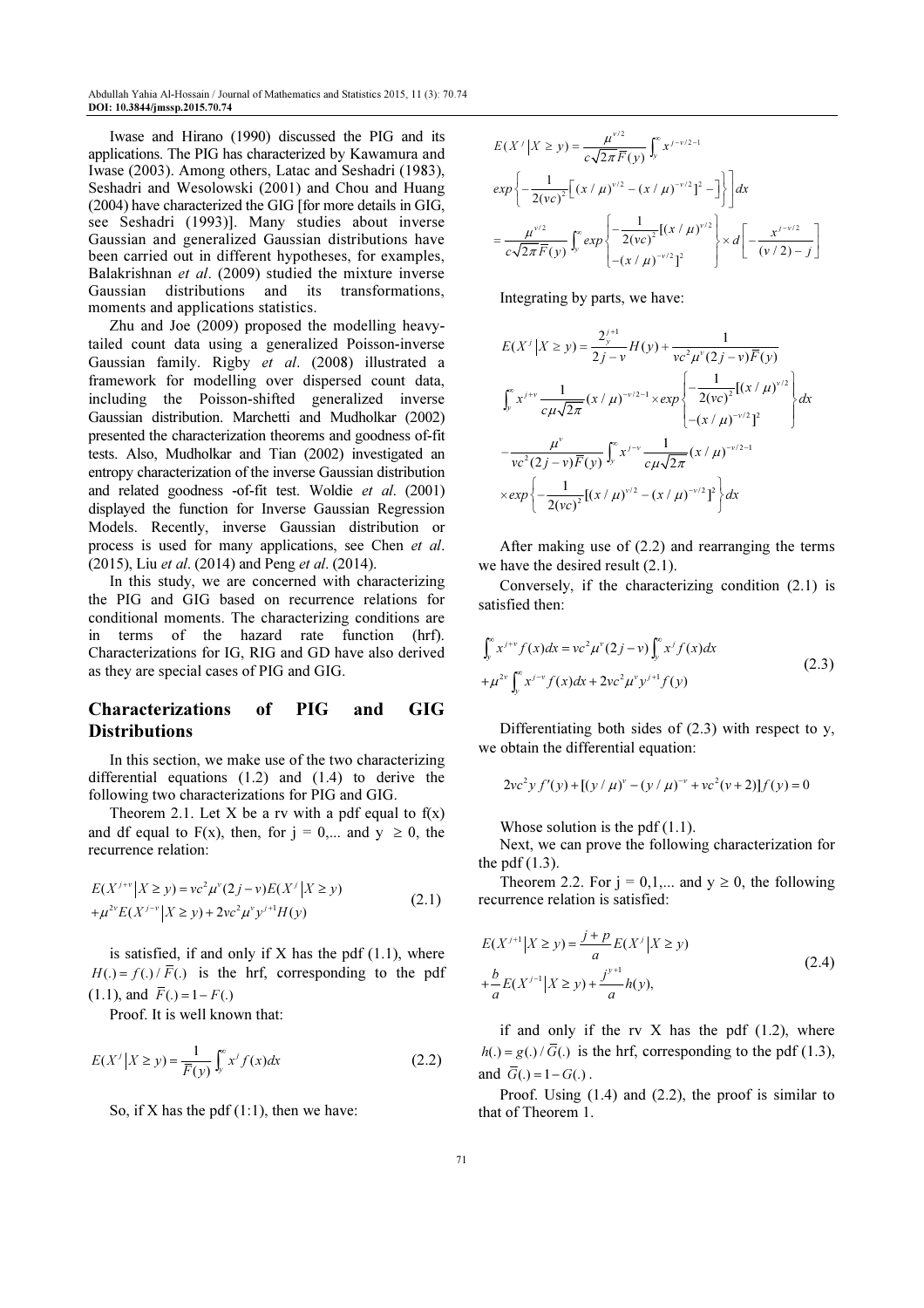#### Remarks

Let  $X1:n \leq ... \leq X_{n:n}$  and  $X_{(1)} \leq ... \leq X_{(m)}$ , be the order statistics and the upper record values based on a random sample of size n given as  $X_1, \ldots, X_n$ , respectively.

It is well known that:

$$
E(X^j | X \ge y) = E(X_{n,n}^j | X_{n-1:n} = y)
$$
  
=  $E(X_n^j | X_{n-1} = y)$ 

So, from (2.1), we can obtain the following recurrence relations for conditional moments of PIGD:

$$
E(X_{n;n}^{j+v}|X_{n-1:n} = y) = vc^2 \mu^v (2j - v) E(X_{n;n}^j | X_{n-1:n} = y) + \mu^{2v} E(X_{n;n}^{j-v}|X_{n-1:n} = y) + 2vc^2 \mu^v y^{j+1} H(y)
$$
(2.5)

And:

$$
E(X_m^{j+v}|X_{(m-1)} = y) = vc^2 \mu^v (2j - v) E(X_m^j | X_{(m-1)} = y)
$$
  
+  $\mu^{2v} E(X_{(m)}^{j-v} | X_{(m-1)} = y) + 2vc^2 \mu^v y^{j+1} H(y)$  (2.6)

From  $(2.4)$ , we obtain the following recurrence relations for conditional moments of GIG:

$$
E(X_{n:n}^{j+1} | X_{n-1:n} = y) = \frac{j+p}{a} E(X_{n:n}^{j} | X_{n-1:n} = y)
$$
  
+ 
$$
\frac{b}{a} E(X_{n:n}^{j-1}) | X_{n-1:n} = y) + \frac{y^{j+1}}{a} h(y)
$$
 (2.7)

And:

$$
E(X_{(m)}^{j+1} | X_{(m-1)} = y) = \frac{j+p}{a} E(X_{(m)}^{j} | X_{(m-1)} = y)
$$
  
+ 
$$
\frac{b}{a} E(X_{(m)}^{j-1}) | X_{(m-1)} = y) + \frac{y^{j+1}}{a} h(y)
$$
 (2.8)

(2) If we put  $y = 0$  in (2.1) and (2.4), we obtain the following recurrence relations for moments of PIG and GIG, respectively:

$$
E(X^{j+v}) = vc^2 \mu^v (2j - v) E(X^j) + \mu^{2v} E(X^{j-v})
$$
 (2.9)

And:

$$
E(X^{j+1}) = \frac{j+p}{a}E(X^j) + \frac{b}{a}E(X^{j-1})
$$
\n(2.10)

### Special Cases

In this section, we will specialize the characterizing conditions (2.1) and (2.4) for PIG and GIG to the IG, RIG, gamma and reciprocal gamma distributions.

#### Inverse Gaussian Distribution

• Putting  $v = 1$  and  $\mu = \lambda c^2$  ( $\lambda > 0$ ), in (1.1), we obtain the IG in the form:

$$
f(x) = \left(\frac{\lambda}{2\pi x^3}\right)^{1/2} exp\left[-\frac{\lambda}{2\mu^2 x}(x-\mu)^2\right]
$$
  
x > 0,  $(\mu > 0, \lambda > 0)$  (3.1)

And the characterizing condition (2.1) reduces to:

$$
E(X^{j+1}|X \ge y) = \frac{\mu^2(2j-1)}{\lambda} E(X^j|X \ge y)
$$
  
+  $\mu^2 E(X^{j-1}|X \ge y) + \frac{2\mu^2 y^{j+1}}{\lambda} H(y)$  (3.2)

From  $(2.5)$  and  $(2.6)$ , we obtain:

$$
E(X_{n:n}^{j+1} | X_{n-1:n} = y) = \frac{\mu^2 (2j-1)}{\lambda} E(X_{n:n}^{j} | X_{n-1:n} = y)
$$

$$
+ \mu^2 E(X_{n:n}^{j-1} | X_{n-1:n} = y) + \frac{2\mu^2 y^{j+1}}{\lambda} H(y)
$$

And:

$$
E(X_{(m)}^{j+1} | X_{(m-1)} = y) = \frac{\mu^2 (2j-1)}{\lambda} E(X_{(m)}^{j} | X_{(m-1)} = y)
$$
  
+  $\mu^2 E(X_{(m)}^{j-1} | X_{m-1} = y) + \frac{2\mu^2 y^{j+1}}{\lambda} H(y)$ 

In this case, the higher moments of IG when  $j = 2,3,...$ can be obtained, from (2.9), by:

$$
E(X^{j+1}) = \frac{\mu^2(2j-1)}{\lambda}E(X^j) + \mu^2 E(X^{j-1})
$$

Since the first and the second moments of IG are  $\mu$ and  $\mu^3/\lambda + \mu^2$ , respectively.

• Putting  $p = -1/2$ ,  $a = \lambda/2\mu^2$  and  $b = \lambda/2$ , in (1.3) (hence  $A = (\lambda/2\pi)^{1/2} \exp(\lambda/\mu)$ )

We obtain the IG in the form  $(3.1)$  and the characterizing condition (2.4) takes the form (3.2) with  $h(y) = H(y)$ .

If we put  $\mu = 1$  in (3.1), we obtain Wald distribution which can be characterized by (3.2) after putting  $\mu = 1$ .

#### Reciprocal Inverse Gaussian Distribution

• Putting  $v = -1$  and  $\mu = 1/\lambda c^2$  in (1.1), we obtain the RIG in the form:

$$
f(x) = \left(\frac{\lambda}{2\pi x}\right)^{1/2} exp\left[-\frac{\lambda x}{2\mu^2} \left(\frac{1}{2} - \mu\right)^2\right]
$$
  
\n
$$
x > 0, (\mu, >, 0, \lambda > 0)
$$
\n(3.3)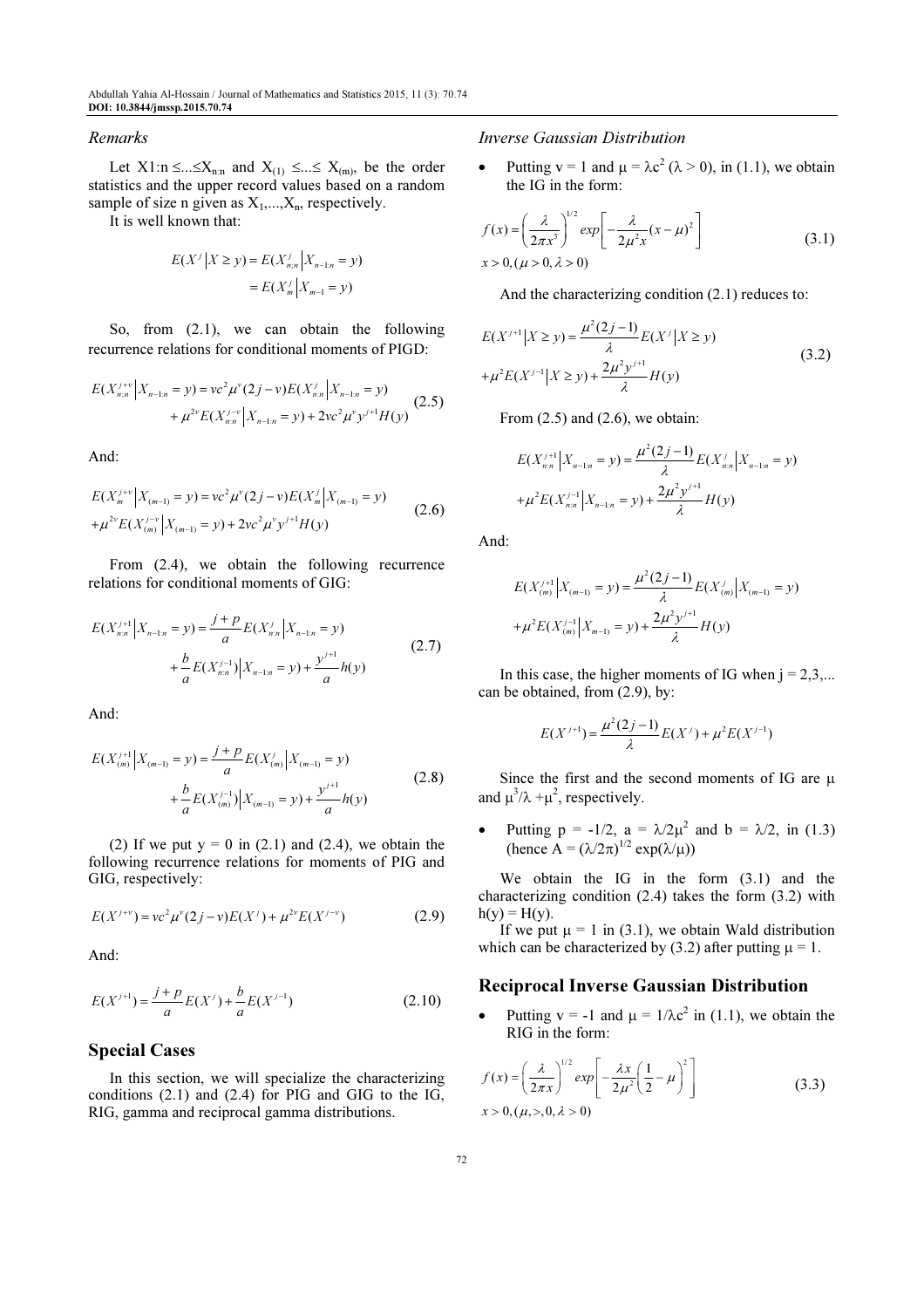And the characterizing condition (2.1) reduces to:

$$
E(X^{j+1}|X \ge y) = \frac{2j+1}{\lambda} E(X^{j}|X \ge y)
$$
  
+  $\mu^2 E(X^{j-1}|X \ge y) + \frac{2y^{j+1}}{\lambda}H(y)$  (3.4)

The recurrence relations (2.5), (2.6) and (2.9) reduce to:

$$
E\left(\begin{matrix}j+1\\n\end{matrix}\Big|X_{n-1:n}=y\right) = \frac{2j+1}{\lambda}E(X_{nn}^j|X_{n-1:n}=y)
$$
  
+  $\mu^2 E(X_{nn}^{j-1}|X_{n-1:n}=y) + \frac{2y^{j+1}}{\lambda}H(y)$   
 $E\left(\begin{matrix}j+1\\m\end{matrix}\Big|X_{(m-1)}=y\right) = \frac{2j+1}{\lambda}E(X_{(m)}^j|X_{(m-1)}=y)$   
+  $\mu^2 E(X_{nn}^{j-1}|X_{n-1:n}=y) + \frac{2y^{j+1}}{\lambda}H(y)$ 

And:

$$
E(X^{j+1}) = \frac{2j+1}{\lambda} E(X^{j} \mu^{2} E(X^{j-1}))
$$

• Putting  $p = 1/2$ ,  $a = \lambda = 2$  and  $b = \lambda/2\mu^2$ , in (1.3) (hence  $A = (\lambda/2\pi)^{1/2} \exp(\lambda = 2\mu)$ )

We obtain the RIG in the form (3.3) and the characterizing condition  $(2.4)$  reduces to  $(3.4)$  with  $h(y) = H(y)$ .

#### Gamma Distribution

Letting  $p>0$ ,  $a>0$  and  $b = 0$ , in (1.3) (hence A =  $a^p/\Gamma(p)$ , we obtain the gamma distribution in the form:

$$
g(x) = \frac{a^p}{\Gamma(p)}, x^{p-1} \exp(-ax) x > 0
$$
 (3.5)

The recurrence relations  $(2.4)$ ,  $(2.7)$ ,  $(2.8)$  and  $(2.10)$ reduce to:

$$
E(X^{j+1}|X \ge y) = \frac{j+p}{a}E(X^{j}|X \ge y) + \frac{y^{j+1}}{a}h(y),
$$
  
\n
$$
E(X_{n:n}^{j+1}|X_{n-1:n=y}) = \frac{j+p}{a}E(X_{(m)}^{j}|X_{n-1:n} = y) + \frac{y^{j+1}}{a}h(y),
$$
 (36)  
\n
$$
E(X_{m}^{j+1}|X_{(m-1)} = y) = \frac{j+p}{a}E(X_{(m)}^{j}|X_{(m-1)} = y) + \frac{y^{j+1}}{a}h(y)
$$

And:

$$
E(X^{j+1}) = \frac{j+p}{a}E(X^j)
$$

Or, equivalently, for  $j = 1; 2,...$ :

$$
E(X^{j}) = \frac{\Gamma(p+j)}{a^{j}\Gamma(p)}
$$
\n(3.7)

If we choose  $p = 1$  in (3.5), we obtain the exponential distribution. Equation (2.10), after using  $h(y) = a$ , reduces then to:

$$
E(X^{j+1}|X \ge y) = \frac{j+1}{a}E(X^{j}|X \ge y) + y^{j+1}
$$

Which for  $j = 0$ , reduces to a result of Shanbhag (1970). If we choose  $j = 0$ , in (3.6), we get the following result of Osaki and Li (1988) for GD:

$$
E(X | X \ge y) = \frac{p}{a} + \frac{y}{a}h(y)
$$

Remarks

It is well known that the residual life for a unit at age  $y \ge 0$  is T = X-y and the mean residual life (MRL) for a unit at age y≥0 is:

$$
E(T|T \ge y) = E(X|X \ge) - y
$$

The characterizations derived above can be applied to practical problems. For example, in the case when  $j = 0$ in the characterizing condition  $(3.7)$ , if we want to check the randomness of a given sample of positive real numbers x truncated on the left at a given y, we begin by calculating the expected value of X based on the truncated sample and we then compare it to  $\frac{p}{a} + \frac{y}{a} h(y)$ + at the estimates of  $p$ ; a and  $h(y)$ .

#### Conclusion

The main concern of this work is that to characterize the power inverse Gaussian, and the generalized inverse Gaussian distributions based on recurrence relations for conditional moments in terms of hazard rate functions. Characterization problems arise naturally in many different areas like reliability, statistical inference and model building. The two characterizations for PIG and GIG have been derived from the power inverse Gaussian distribution. As special cases of both the power inverse Gaussian and the generalized inverse Gaussian distributions, the Characterizations of the inverse Gaussian, reciprocal inverse Gaussian, gamma and reciprocal gamma distributions are obtained

#### Acknowledgment

The author is grateful to the referees for their helpful suggestions that improved this article.